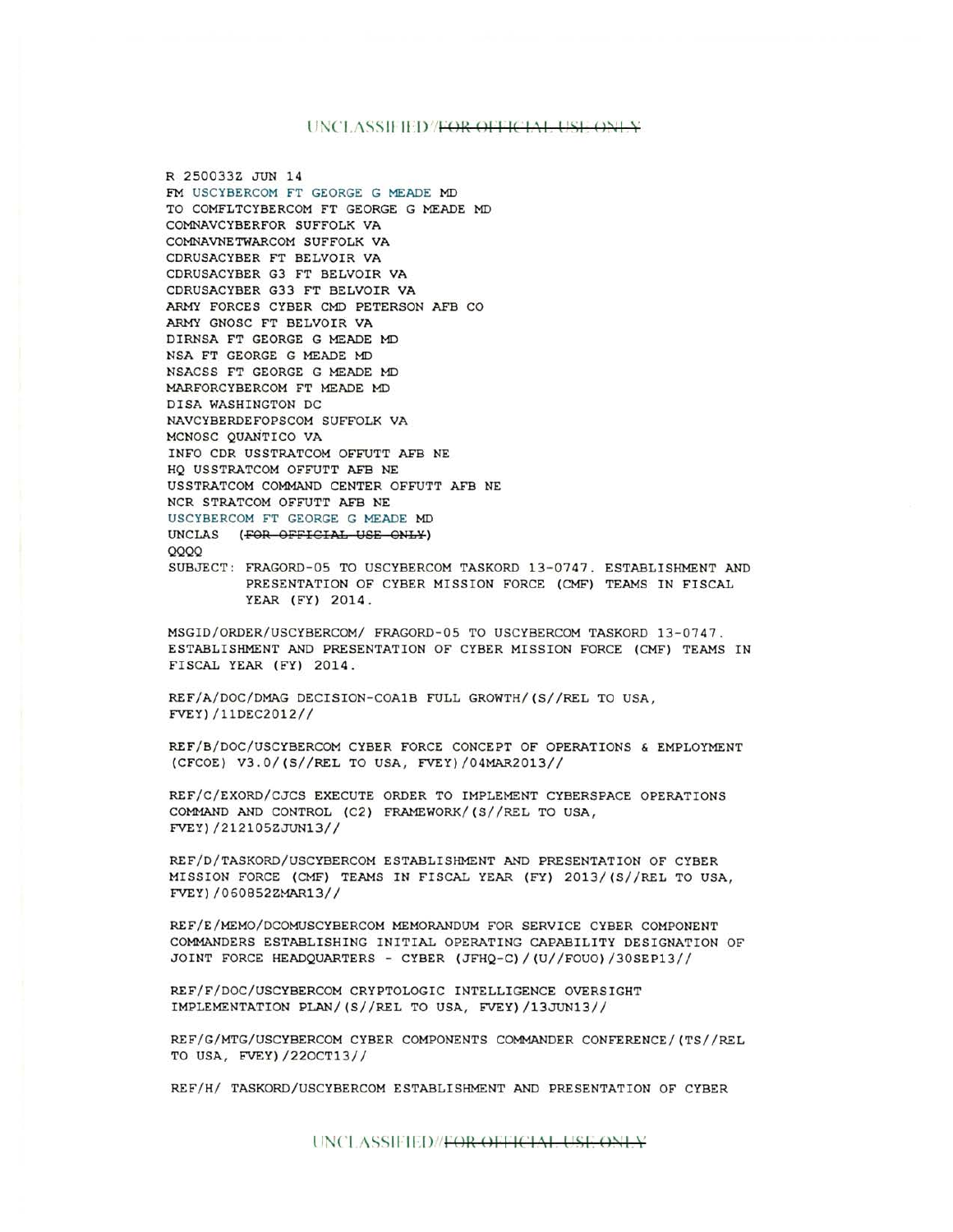## UNCLASSIFIED/FOR OFFICIAL USE ONLY

MISSION FORCE (CMF) TEAMS IN FISCAL YEAR (FY) 2014 / (S//REL TO USA, FVEY)/110044ZOCT13//

ORDTYPE/FRAGORD/USCYBERCOM//

TIMEZONE/Z//

NARR/(U//FOUO) CHANGE. TASKORD 13-0747 HAS BEEN MODIFIED TO DIRECT SERVICE COMPONENTS TO PROVIDE WEEKLY UPDATES TO THE USCYBERCOM Jl CYBER MISSION FORCE SIPRNET INTELINK SHAREPOINT PORTAL (AKA: BATTLE ROSTER) HTTP://INTELSHARE.INTELINK.SGOV.GOV/SITES/USCYBERCOM/Jl/CMF/S ITEPAGES/HOME.ASPX.

GENTEXT/SITUATION/1. (U) NO CHANGE.

GENTEXT/MISSION/2. (U) NO CHANGE.

GENTEXT/EXECUTION/3.

3.A. (U) CONCEPT OF OPERATIONS.

3.A.1. (U) COMMANDER'S INTENT.

3.A.1.A. (U) PURPOSE. NO CHANGE.

3.A.l.B. (U) METHOD. NO CHANGE.

 $3.A.1.C. (U//F<sub>OU</sub>)$  NO CHANGE.

3.A.2. (U) KEY TASKS.

3.A.2.A. (U) NO CHANGE.

3.B. (U) TASKS.

3.B.1. (U) USCYBERCOM. NO CHANGE.

3.B.2. (U) ALL SERVICE COMPONENTS.

3.B.2.A. (U) NO CHANGE .

3.B.2.B. (U) NO CHANGE.

3.B.2.C. (U) NO CHANGE.

3.B.2.D. (U) NO CHANGE.

3.B.2.E. (U) NO CHANGE.

3.B.2.F. (U) CHANGE. PROVIDE UPDATES TO TEAM MISSION ALIGNMENT, APPROVED MISSION ESSENTIAL TASKS , IOC/FOC BUILD STATUS, AND READINESS ASSESSMENT DATA (PERSONNEL, TRAINING, AND SPACE) TO USCYBERCOM BY CLOSE OF BUSINESS EACH WEDNESDAY. REPORT ON THE USCYBERCOM Jl CYBER MISSION FORCE SIPRNET INTELINK SHAREPOINT PORTAL (AKA: BATTLE ROSTER): HTTP://INTELSHARE.INTELINK .SGOV.GOV/SITES/USCYBERCOM/Jl/CMF/SITEPAGES /HOME .ASPX .

UNCLASSIFIED//<del>FOR OFFICIAL USE ONLY</del>